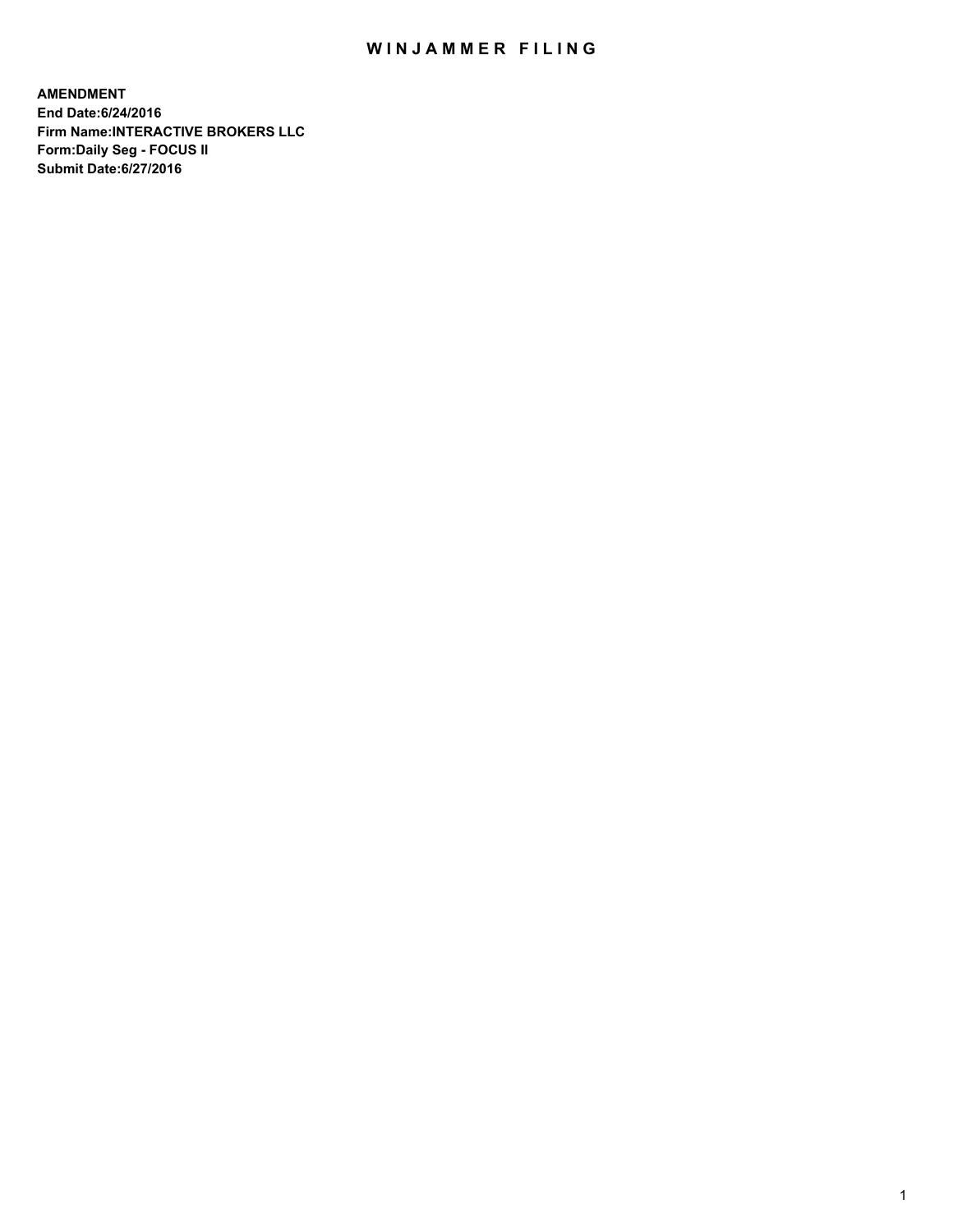## **AMENDMENT End Date:6/24/2016 Firm Name:INTERACTIVE BROKERS LLC Form:Daily Seg - FOCUS II Submit Date:6/27/2016 Daily Segregation - Cover Page**

| Name of Company<br><b>Contact Name</b><br><b>Contact Phone Number</b><br><b>Contact Email Address</b>                                                                                                                                                                                                                          | <b>INTERACTIVE BROKERS LLC</b><br>James Menicucci<br>203-618-8085<br>jmenicucci@interactivebrokers.c |
|--------------------------------------------------------------------------------------------------------------------------------------------------------------------------------------------------------------------------------------------------------------------------------------------------------------------------------|------------------------------------------------------------------------------------------------------|
|                                                                                                                                                                                                                                                                                                                                | om                                                                                                   |
| FCM's Customer Segregated Funds Residual Interest Target (choose one):<br>a. Minimum dollar amount: ; or<br>b. Minimum percentage of customer segregated funds required:% ; or<br>c. Dollar amount range between: and; or<br>d. Percentage range of customer segregated funds required between: % and %.                       | $\overline{\mathbf{0}}$<br>$\overline{\mathbf{0}}$<br>155,000,000 245,000,000<br>0 <sub>0</sub>      |
| FCM's Customer Secured Amount Funds Residual Interest Target (choose one):<br>a. Minimum dollar amount: ; or<br>b. Minimum percentage of customer secured funds required:%; or<br>c. Dollar amount range between: and; or<br>d. Percentage range of customer secured funds required between:% and%.                            | $\overline{\mathbf{0}}$<br>$\overline{\mathbf{0}}$<br>80,000,000 120,000,000<br>0 <sub>0</sub>       |
| FCM's Cleared Swaps Customer Collateral Residual Interest Target (choose one):<br>a. Minimum dollar amount: ; or<br>b. Minimum percentage of cleared swaps customer collateral required:% ; or<br>c. Dollar amount range between: and; or<br>d. Percentage range of cleared swaps customer collateral required between:% and%. | $\underline{\mathbf{0}}$<br><u>0</u><br>0 <sub>0</sub><br>0 <sup>0</sup>                             |

Attach supporting documents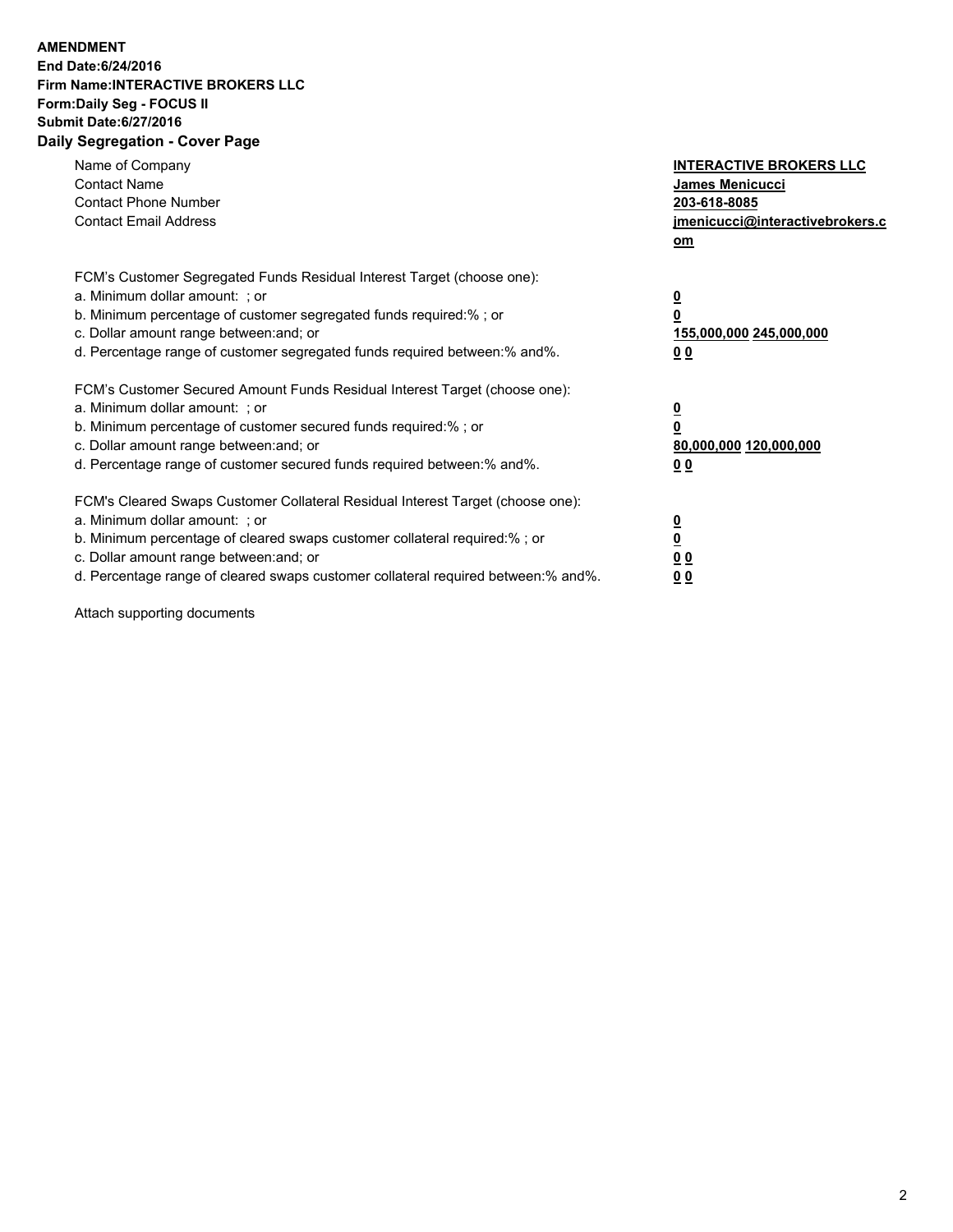## **AMENDMENT End Date:6/24/2016 Firm Name:INTERACTIVE BROKERS LLC Form:Daily Seg - FOCUS II Submit Date:6/27/2016 Daily Segregation - Secured Amounts**

|     | Foreign Futures and Foreign Options Secured Amounts                                         |                                   |
|-----|---------------------------------------------------------------------------------------------|-----------------------------------|
|     | Amount required to be set aside pursuant to law, rule or regulation of a foreign            | $0$ [7305]                        |
|     | government or a rule of a self-regulatory organization authorized thereunder                |                                   |
| 1.  | Net ledger balance - Foreign Futures and Foreign Option Trading - All Customers             |                                   |
|     | A. Cash                                                                                     | 308,854,263 [7315]                |
|     | B. Securities (at market)                                                                   | $0$ [7317]                        |
| 2.  | Net unrealized profit (loss) in open futures contracts traded on a foreign board of trade   | 7,894,031 [7325]                  |
| 3.  | Exchange traded options                                                                     |                                   |
|     | a. Market value of open option contracts purchased on a foreign board of trade              | 121,238 [7335]                    |
|     | b. Market value of open contracts granted (sold) on a foreign board of trade                | -226,847 [7337]                   |
| 4.  | Net equity (deficit) (add lines 1. 2. and 3.)                                               | 316,642,685 [7345]                |
| 5.  | Account liquidating to a deficit and account with a debit balances - gross amount           | 80,925 [7351]                     |
|     | Less: amount offset by customer owned securities                                            | 0 [7352] 80,925 [7354]            |
| 6.  | Amount required to be set aside as the secured amount - Net Liquidating Equity              | 316,723,610 [7355]                |
|     | Method (add lines 4 and 5)                                                                  |                                   |
| 7.  | Greater of amount required to be set aside pursuant to foreign jurisdiction (above) or line | 316,723,610 [7360]                |
|     | 6.                                                                                          |                                   |
|     | FUNDS DEPOSITED IN SEPARATE REGULATION 30.7 ACCOUNTS                                        |                                   |
| 1.  | Cash in banks                                                                               |                                   |
|     | A. Banks located in the United States                                                       | $Q$ [7500]                        |
|     | B. Other banks qualified under Regulation 30.7                                              | 0 [7520] 0 [7530]                 |
| 2.  | Securities                                                                                  |                                   |
|     | A. In safekeeping with banks located in the United States                                   | 358,193,660 [7540]                |
|     | B. In safekeeping with other banks qualified under Regulation 30.7                          | 0 [7560] 358,193,660 [7570]       |
| 3.  | Equities with registered futures commission merchants                                       |                                   |
|     | A. Cash                                                                                     | $0$ [7580]                        |
|     | <b>B.</b> Securities                                                                        | $0$ [7590]                        |
|     | C. Unrealized gain (loss) on open futures contracts                                         | $0$ [7600]                        |
|     | D. Value of long option contracts                                                           | $0$ [7610]                        |
|     | E. Value of short option contracts                                                          | 0 [7615] 0 [7620]                 |
| 4.  | Amounts held by clearing organizations of foreign boards of trade                           |                                   |
|     | A. Cash                                                                                     | $Q$ [7640]                        |
|     | <b>B.</b> Securities                                                                        | $0$ [7650]                        |
|     | C. Amount due to (from) clearing organization - daily variation                             | $0$ [7660]                        |
|     | D. Value of long option contracts                                                           | $0$ [7670]                        |
|     | E. Value of short option contracts                                                          | 0 [7675] 0 [7680]                 |
| 5.  | Amounts held by members of foreign boards of trade                                          |                                   |
|     | A. Cash                                                                                     | 70,664,091 [7700]                 |
|     | <b>B.</b> Securities                                                                        | $0$ [7710]                        |
|     | C. Unrealized gain (loss) on open futures contracts                                         | 3,892,931 [7720]                  |
|     | D. Value of long option contracts                                                           | 121,238 [7730]                    |
|     | E. Value of short option contracts                                                          | -226,847 [7735] 74,451,413 [7740] |
| 6.  | Amounts with other depositories designated by a foreign board of trade                      | $0$ [7760]                        |
| 7.  | Segregated funds on hand                                                                    | $0$ [7765]                        |
| 8.  | Total funds in separate section 30.7 accounts                                               | 432,645,073 [7770]                |
| 9.  | Excess (deficiency) Set Aside for Secured Amount (subtract line 7 Secured Statement         | 115,921,463 [7380]                |
|     | Page 1 from Line 8)                                                                         |                                   |
| 10. | Management Target Amount for Excess funds in separate section 30.7 accounts                 | 80,000,000 [7780]                 |
| 11. | Excess (deficiency) funds in separate 30.7 accounts over (under) Management Target          | 35,921,463 [7785]                 |
|     |                                                                                             |                                   |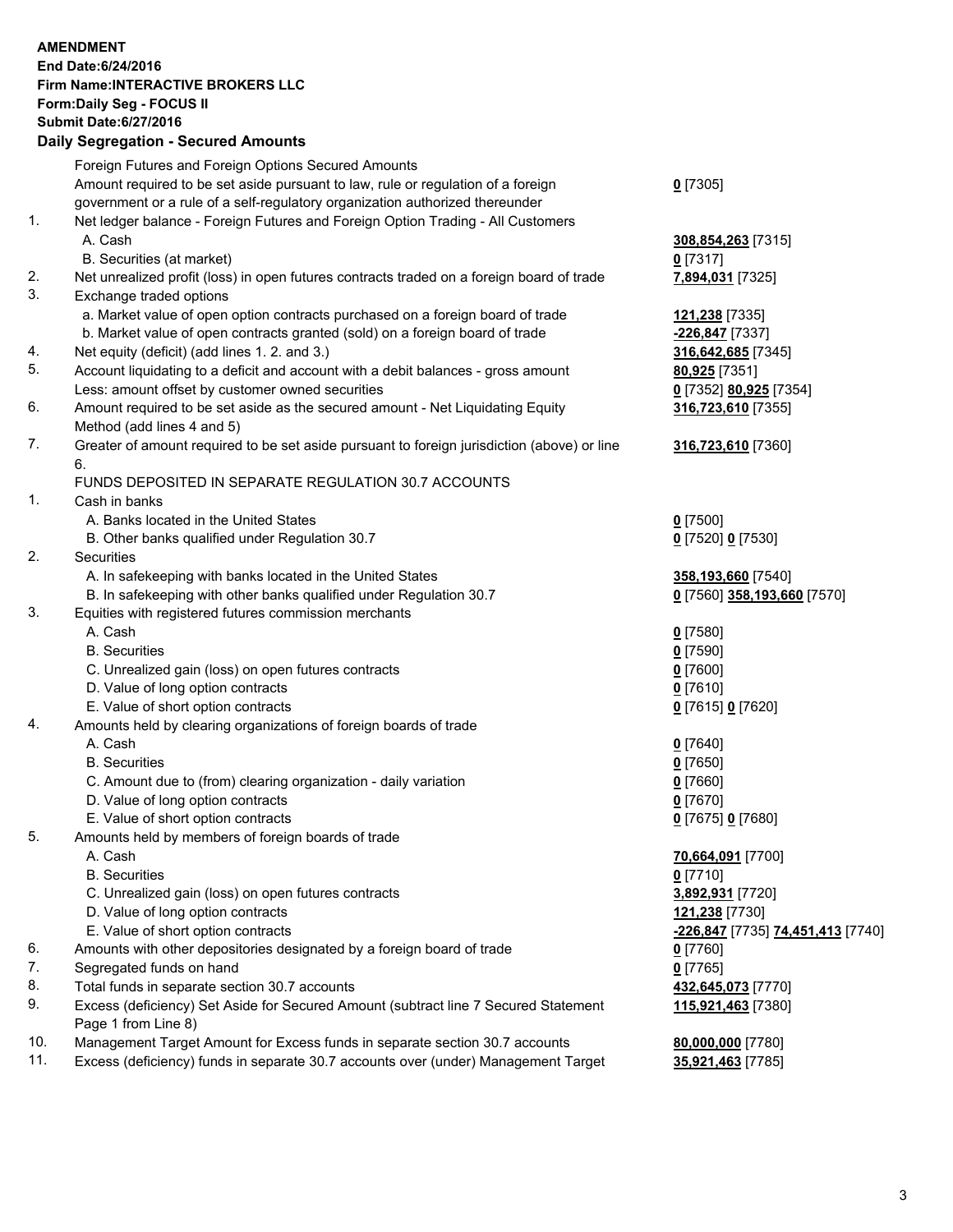|     | <b>AMENDMENT</b><br>End Date: 6/24/2016<br>Firm Name: INTERACTIVE BROKERS LLC<br>Form: Daily Seg - FOCUS II<br><b>Submit Date:6/27/2016</b><br>Daily Segregation - Segregation Statement |                         |
|-----|------------------------------------------------------------------------------------------------------------------------------------------------------------------------------------------|-------------------------|
|     | SEGREGATION REQUIREMENTS(Section 4d(2) of the CEAct)                                                                                                                                     |                         |
| 1.  | Net ledger balance                                                                                                                                                                       |                         |
|     | A. Cash                                                                                                                                                                                  | 2,874,442,237 [7010]    |
|     | B. Securities (at market)                                                                                                                                                                | $0$ [7020]              |
| 2.  | Net unrealized profit (loss) in open futures contracts traded on a contract market                                                                                                       | 69,642,989 [7030]       |
| 3.  | Exchange traded options                                                                                                                                                                  |                         |
|     | A. Add market value of open option contracts purchased on a contract market                                                                                                              | 228,583,245 [7032]      |
|     | B. Deduct market value of open option contracts granted (sold) on a contract market                                                                                                      | -307,030,676 [7033]     |
| 4.  | Net equity (deficit) (add lines 1, 2 and 3)                                                                                                                                              | 2,865,637,795 [7040]    |
| 5.  | Accounts liquidating to a deficit and accounts with                                                                                                                                      |                         |
|     | debit balances - gross amount                                                                                                                                                            | 143,869 [7045]          |
|     | Less: amount offset by customer securities                                                                                                                                               | 0 [7047] 143,869 [7050] |
| 6.  | Amount required to be segregated (add lines 4 and 5)                                                                                                                                     | 2,865,781,664 [7060]    |
|     | FUNDS IN SEGREGATED ACCOUNTS                                                                                                                                                             |                         |
| 7.  | Deposited in segregated funds bank accounts                                                                                                                                              |                         |
|     | A. Cash                                                                                                                                                                                  | 188,269,176 [7070]      |
|     | B. Securities representing investments of customers' funds (at market)                                                                                                                   | 1,931,273,025 [7080]    |
|     | C. Securities held for particular customers or option customers in lieu of cash (at<br>market)                                                                                           | $0$ [7090]              |
| 8.  | Margins on deposit with derivatives clearing organizations of contract markets                                                                                                           |                         |
|     | A. Cash                                                                                                                                                                                  | 99,009,000 [7100]       |
|     | B. Securities representing investments of customers' funds (at market)                                                                                                                   | 894,862,760 [7110]      |
|     | C. Securities held for particular customers or option customers in lieu of cash (at<br>market)                                                                                           | $0$ [7120]              |
| 9.  | Net settlement from (to) derivatives clearing organizations of contract markets                                                                                                          | 47,738,156 [7130]       |
| 10. | Exchange traded options                                                                                                                                                                  |                         |
|     | A. Value of open long option contracts                                                                                                                                                   | 228,571,940 [7132]      |
|     | B. Value of open short option contracts                                                                                                                                                  | -307,019,317 [7133]     |
| 11. | Net equities with other FCMs                                                                                                                                                             |                         |
|     | A. Net liquidating equity                                                                                                                                                                | $0$ [7140]              |
|     | B. Securities representing investments of customers' funds (at market)                                                                                                                   | $0$ [7160]              |
|     | C. Securities held for particular customers or option customers in lieu of cash (at<br>market)                                                                                           | $0$ [7170]              |
| 12. | Segregated funds on hand                                                                                                                                                                 | $0$ [7150]              |
| 13. | Total amount in segregation (add lines 7 through 12)                                                                                                                                     | 3,082,704,740 [7180]    |
| 14. | Excess (deficiency) funds in segregation (subtract line 6 from line 13)                                                                                                                  | 216,923,076 [7190]      |
| 15. | Management Target Amount for Excess funds in segregation                                                                                                                                 | 155,000,000 [7194]      |
|     |                                                                                                                                                                                          |                         |

16. Excess (deficiency) funds in segregation over (under) Management Target Amount Excess

**61,923,076** [7198]